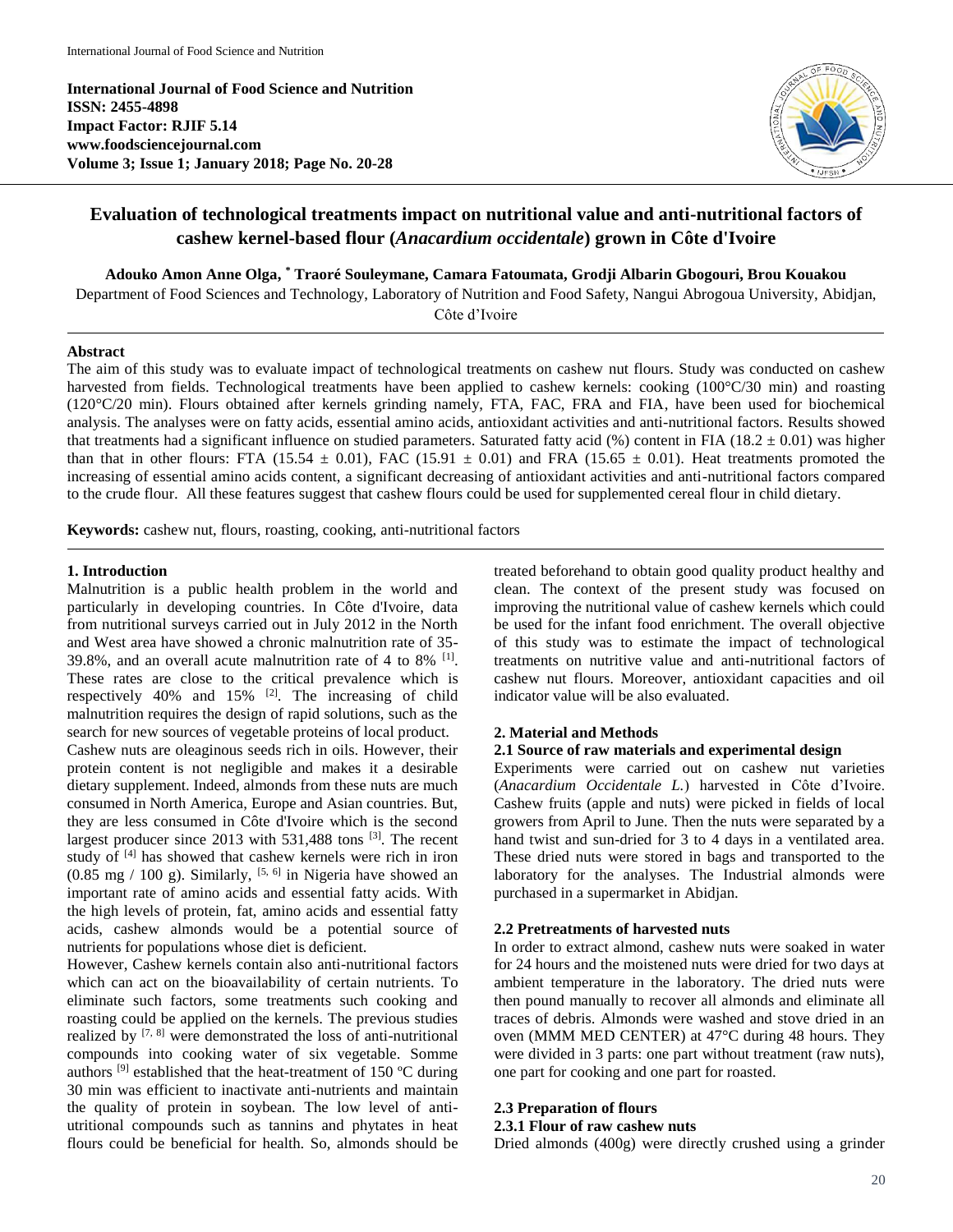(Bomino, Italy BI-243). The flour obtained was stored in airtight containers and named FRA (Flour of Raw Almond).

### **2.3.2 Flour of boiled cashew nuts**

Dried almonds (400 g) were heated to boiling with 0.5 L of water during 30 minutes. After cooking, almonds were drain and then dried in a ventilated oven (MMM MED CENTER) at 47 °C for 48 hours and grinded with a grinder. Flour obtained was stored in airtight containers and named FAC (Flour of Almond Cooked at water).

# **2.3.3 Flour of torrefied cashew nut**

Dried almonds (400g) were roasted in a pan at 120°C during 20 minutes. These roasted almonds were cooled at room temperature during 4 hours before being grinded. Flour obtained was stored in airtight containers and named FTA (Flour of torrefied Almonds).

### **2.3.4 Flour of industrial cashew nut**

Industrial almonds (400g) were purchased in a supermarket in Abidjan and grinded directly. Flour obtained was stored in airtight containers and named FIA (Flour of Industrial Almond).

### **2.4 Anti-nutritional factors of flours 2.4.1 Tannins Content**

Tannins of samples were quantified according to  $[10]$ . For this, 1 mL of the methanolic extract was mixed with 5 mL of vanillin reagent and the mixture was allowed to incubate at ambient temperature for 30 min. Thereafter, the absorbance was read at 500 nm by using a spectrophotometer (PG Instruments, England). Tannins content of samples was estimated using a calibration curve of tannic acid (2 mg/mL) as standard.

# **2.4.2 Phytate content**

The quantification of phytates has based on an indirect method consisting in complexing the phytates with iron (phytatesferric) and then in assaying the iron by spectrophotometer [11]. Sample  $(0.5 \text{ g})$  is homogenized in 25 mL of 3% (w / v) TCA. The mixture was allowed to stand for 30 min and then centrifuged at 3500 rpm for 15 min. Five (5) ml of supernatant were taken and mixed with 3 mL of 1% (w / v) ferric chloride. The solution obtained was heated in a boiling water bath for 45 minutes. After cooling, the solution was centrifuged at 3500 rpm for 10 min. The supernatant was mixed with 5 mL of hydrochloric acid (0.5 N) and then left to stand for 2 h. To the mixture obtained were added 5 mL of sodium hydroxide (1.5 N) and the whole was carried in a boiling water bath for 15 min. The solution obtained was centrifuged at 3500 rpm for 10 min. One (1) ml of the supernatant was taken and then introduced into a test tube. To the contents of the tube, 4.5 ml of distilled water were added, boiled, cooled and then 4.5 mL of orthophenanthroline reagent were added. Thereafter, the absorbance was measured at 470 nm by using a pectrophotometer (PG Instruments, England). Phytate-ferric of sample was determined using a calibration curve of mohr salt (10  $\mu$ g iron / mL) as standard.

# **2.4.3 Oxalic acid content**

The oxalic acid (OA) content was determined according to the method described in  $[12]$ . Sample (0.5 g) was weighed and added to 100 mL of 0.1N potassium hydroxide (KOH) and then boiled for 30 minutes at 80 °C. After cooling, the solution obtained was filtered and 5 mL of concentrated sulfuric acid  $(H_2SO_4)$  were added. The filtrate was heated to 60°C or 70°C for 10 min and then titrated with the potassium permanganate solution (KMnO4) 0.1N until a persistent pink color at least 30s. Oxalic acid was determined by the following relationship:

Oxalic acid  $(\%) = [(V \times 0.45 \times 2) /$  Weight of sample]

Where

V: Titre value, 0.45: amount of oxalic acid corresponding to 1 liter of 0.1 N KMnO4 solution

### **2.5 Phenolic compounds, Flavonoids and Antioxidant activities**

# **2.5.1 Phenolic Content**

Polyphenols content was determined using Folin-Ciocalteu method  $^{[13]}$ . A quantity (1 g) of dried powdered sample was soaked in 10 mL of methanol 70 %  $(w/v)$  and centrifuged at 1000 rpm for 10 min. An aliquot (1 mL) of supernatant was oxidized with 1 mL of Folin-Ciocalteu's reagent and neutralized by 1 mL of 20 % (w/v) sodium carbonate. The reaction mixture was incubated for 30 min at ambient temperature and absorbance was measured at 745 nm by using a spectrophotometer (PG Instruments, England). The polyphenols content was obtained using a calibration curve of gallic acid (1 mg/mL) as standard.

# **2.5.2 Flavonoids Content**

The total flavonoids content was evaluated using the method reported by [14]. Methanolic extract (0.5 mL) was mixed with 0.5 mL methanol, 0.5 mL of AlCl<sup>3</sup> (10 %, w/v), 0.5 mL of potassium acetate (1 M) and 2 mL of distilled water. The mixture was allowed to incubate at ambient temperature for 30 min. The absorbance was measured at 415 nm by using a spectrophotometer (PG Instruments, England). The total flavonoids were determined using a calibration curve of quercetin (0.1 mg/mL) as standard.

# **2.5.3 Antioxidant Activities**

Antioxidant assay was carried out using the 2.2-diphenyl-1 pycrilhydrazyl (DPPH) spectrophotometric method outlined by [15]. About 1 mL of 0.3 mM DPPH solution in ethanol was added to 2.5 mL of sample solution (1 g of dried powdered sample mixed in 10 mL of methanol and filtered through Whatman No. 4 filter paper) and was allowed to react for 30 min at room temperature. Absorbance values were measured with a spectrophotometer (PG Instruments, England) set at 415 nm. The average absorbance values were converted to percentage antioxidant activity using the following formula:

Antioxidant activity (%) =  $100 - [(Abs\ of\ sample - Abs\ of\$ blank) x 100/Abs positive control (1)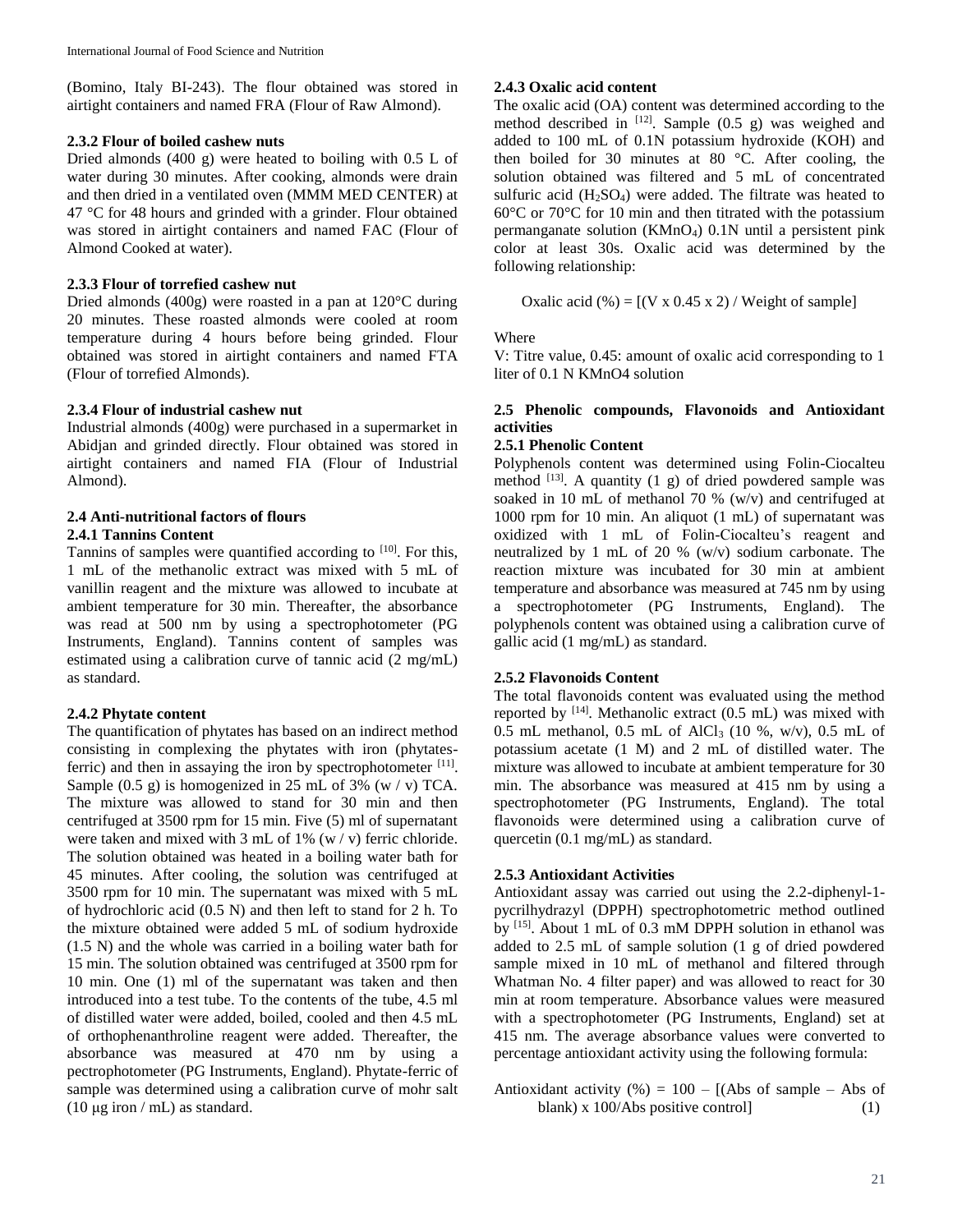Where Abs: absorbance

#### **2.6 Proteins content and amino acid composition 2.6.1 Protein Content**

Protein was determined by determination of total nitrogen according to the Kjeldahl method [16]. The principle: under the action of NAOH and after sulfuric mineralization in the presence of catalyst (CuSO4), ammoniac formed was neutralized. The ammonia in the sample solution was then distilled into the boric acid until it changed completely to bluish green. The distillate was then titrated with 0.1 N HCl solutions until it became colorless. The percent total nitrogen and crude protein were calculated using a conversion factor of 6.25.

#### **2.6.2 Amino acid composition**

Amino acid analysis of cashew flours was measured out by liquid chromatography high performance in inverse phase (Colonne PTC RP-18, 220 mm long, 2.1mm intern diameter and pré-colonne, Applera Corp, Fosters City, CA, USA). The sample was hydrolysed in vacuum at 150°C during 60 min in Pico Tag station (Waters, Milford, MA, USA) with HCl 6 N at 1 % Phenol. Amino acids are separated in two buffer solution. Results were exploited thanks to application program Model 600 Data Analysis System.

#### **2.7 Lipids content and fatty acid composition 2.7.1 Lipids Content**

Fat content was determined based on the Sohxlet extraction method  $[17]$ . Five gram (5.0 g) of the sample was introduced into a cartridge of Whatman. An empty flask reweighed and containing 60 ml of hexane was placed on the heating block of the Soxhlet apparatus and heated at 110°C. After 6 hours of extraction, the flask was removed from apparatus and then the solvent was evaporated on a Rotary Evaporator. The flask containing the fat and residual solvent was placed on a water bath to evaporate the solvent followed by a further drying in an oven at 60°C for 30 min to completely evaporate the solvent. It was then cooled in desiccators and weighed. The fat obtained was expressed as a percentage of the initial weight of the sample.

#### **2.7.2 Fatty acid composition**

Fatty acid methyl esters (FAME) were obtained by transmethylation of lipid aliquots (100 mg). According to  $^{[18]}$ , samples were dissolved with 1.5 mL of hexane and 1.5 mL of borontrifluoride in methanol (8%, w/v), and heated at 100  $^{\circ}$ C under nitrogen for 1 h. After cooling, the fatty acid methyl esters were extracted in hexane under nitrogen. FAME were analyzed by gas chromatography on Perichrom™ 2000 system (Saulx-les-Chartreux, France), equipped with a flame ionisation detector (FID) and fused silica capillary column (50  $m \times 0.25$  mm  $\times 0.5$  μm, BPX70 SGE Australia Pty Ltd).Temperatures were set as follows: 2 min initial period at 120 °C, increasing at 40 °C/min to the second step at 180 °C for 8 min, and flowing out at 3 °C/min to the final period at 220 °C for 45 min. Injection and detector ports were maintained at 230 °C and 260 °C respectively. Fatty acids were identified by comparing their relative retention time with

appropriate vegetable standards and marine PUFA 2 standards from Supelco (Supelco Park, Bellefonte, PA 16823-0048 USA). The results, made in triplicate, were displayed as percent of total identified fatty acids.

#### **2.8 Oils profile from flours 2.8.1 Acidity of fats**

Acidity of fats was assessed by the references NF T 60- 221/NF T 60-204 [19]. Ether-alcohol solution was prepared with 25 mL of petroleum ether and 50 ml of 95% ethanol. This solution was mixed with fat sample (5 g). In the mixture, a few drops of phenolphthalein 0.1% were added and then neutralized with a 0.1N sodium hydroxide solution until a permanent pink color is obtained. Then the ether-alcoholic solution was mixed with the oil. Finally, the solution was again assayed with 0.1N sodium hydroxide in the presence of phenolphthalein 0.1% (5 drops) until pink coloration. The acidity can be expressed conventionally according to the nature of the oils, in oleic, palmitic or lauric acids. Molecular weight of oleic acid is 282 and those of palmitic acid and lauric acid are respectively 256 and 200. The expression of the oleic acidity (oleic A.) was given by the formula below:

Oleic A. 
$$
(\%) = [((\text{Fall of brute x } 2.82) / \text{Weight of sample}) x
$$
  
100] (2)

#### **2.8.2 Acid Value**

Acid value (A.V.) was determined according to the method described of <sup>[20]</sup>. Ethanol was boiled on a water bath for a few minutes to remove dissolved gases, and neutralized by adding a few drops of phenolphthalein and about 10 mL 0.1 M potassium hydroxide (KOH) until a pale pink colour was obtained. Oil sample (6 g) was weighed into a conical flask and 50 mL of hot previously neutralized alcohol was added. The mixture was later boiled on a water bath. The hot mixture was then titrated with 0.1 N potassium hydroxide (KOH) sodium until the pink colour (stable for few minutes). The acid value (A.V.) was calculated from the following expressions:

A.V. (mg  $KOH/g$ ) = [(Titre value V (mL) x N x 56.1) /Weight of sample  $m(g)$ ] (3)

Where

N: Normality of KOH, 56.1: Molar mass of KOH Acid value (A.V.)

#### **2.8.3 Peroxide Value**

Peroxide value (P.V.) was determined according to the method described of  $[20]$ . Oil sample (5.0 g) was accurately weighed into a conical flask, and dissolved in solvent mixture containing 12 ml chloroform and 18 ml glacial acetic acid. To the solution 0.5 ml of a saturated aqueous potassium iodide solution (5g/5ml) was added. The flask was stoppered and allowed to stand for 1 min. About 30 ml of water was added and the solution was titrated with 0.1 M sodium thiosulphate solution until the yellow colour had almost gone. About 0.5 ml of starch solution was introduced and titration continued with the reagent added slowly until the blue black colour disappeared. During the titration, the flask was continuously and vigorously shaken to transfer the liberated Iodine from the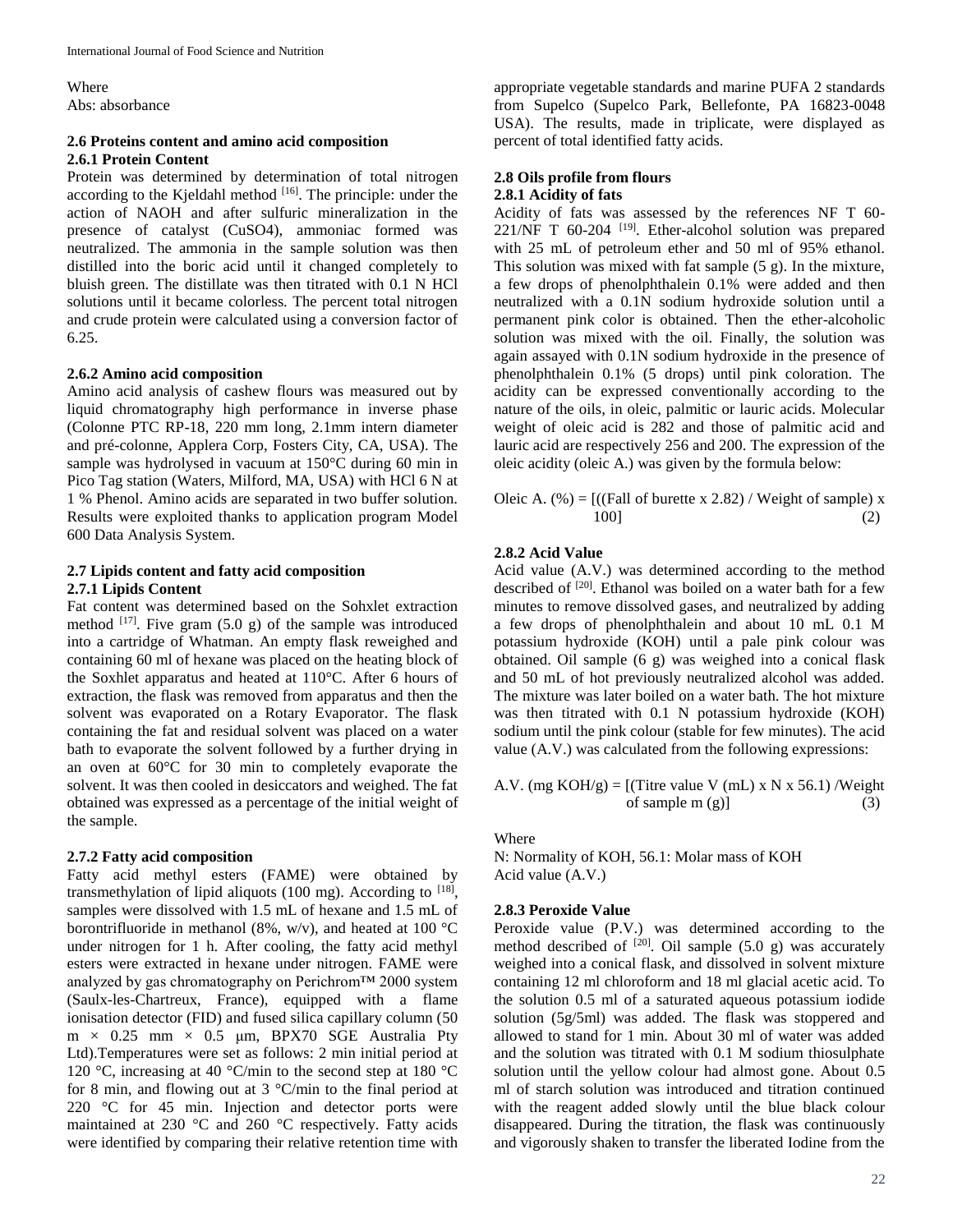chloroform layer to the aqueous layer. A blank titration was also performed, and the peroxide value was obtained from the formula:

P.V. (meq  $O_2$  /Kg) =  $[(V - V') \times 5)$  /Weight of sample] **(4)** 

Where

P.V: Peroxide value V: Sample titre value, V': Blank titre value.

### **2.8.4 Refractive Index**

The refractive index (RI) was determined according to the method described of  $[21]$  using refractometer. Two (2) drops of fat were deposited between the prisms. The instrument is lighted to obtain the most distinct reading possible and the refractive index value was determined.

#### **2.9 Statistical Analysis**

Results were expressed as mean  $\pm$  standard deviation from triplicate measurements. An ANOVA was performed and nonparametric test of Duncan was used to analyze the difference between means at p=0.05 with Statistica 7.1 software.

#### **3. Results**

# **3.1 Anti-nutritional Factors**

Anti-nutritional factors, (tannins, phytates and oxalic acids) of cashew nut were presented in Figure 1. Results showed a significant effect of thermal treatments  $(p<0.05)$  on antinutritional factors in each flour studied. In addition, FAC and FIA show the lower concentration of phytate  $0.96 \pm 0.02$  mg / 100 g compared to FTA  $(3.63 \pm 0.02 \text{ mg } / 100 \text{g})$  and FRA  $(4.5$  $\pm$  0.11 mg / 100g). Results showed the lowest level of oxalic acids  $(13.38 \pm 0.2 \text{ mg} / 100 \text{g})$  on FAC compared to the other three flours.



According to each anti-nutritional factors, means with different superscript differed significantly (Duncan test,  $p \le 0.05$ ) *FTA: Flour of torrefied Almonds; FAC: Flour of Almond Cooked at water; FRA: Flour of Raw Almond and FIA: Flour of Industrial Almond*

**Fig 1:** Anti-nutritional factors of flours

#### **3.2 Phenolic compounds, flavonoids and antioxidant activities**

Polyphenol, flavonoids and antioxidant activities were presented in Table 1. Results showed a significant effect (p<0.05) of heat treatments on Phenolic compounds, *flavonoids* and antioxidant activity in each flour. FAC had the lowest concentration of phenolic compounds  $(2.76 \pm 0.05 \text{ mg})$ 100g GAE) and flavonoids  $(2.15 \pm 0.02 \text{ mg} / 100 \text{g} \text{QE})$ . Similarly, FAC showed the lowest antioxidant activity (37.74  $\pm$  0.1 %) compared to FTA (39.68  $\pm$  0.07 %), FIA (39.26  $\pm$ 0.03 %), and FRA  $(40.08 \pm 0.07)$ %).

| <b>Flours</b>                       | FTA                           | <b>FAC</b>        | FRA                           | FIA                         |
|-------------------------------------|-------------------------------|-------------------|-------------------------------|-----------------------------|
| Phenolic C. $(mg/100g \text{ GAE})$ | $4.17 + 0.47$ <sup>a</sup>    | $2.76 \pm 0.05$ b | $5.56 \pm 0.33$ c             | $3.03 \pm 0.1$ <sup>d</sup> |
| Flavonoids (mg/100g QE)             | $3.91 + 0.16$ <sup>a</sup>    | $2.15 + 0.02$ b   | $5.40 \pm 0.16$ c             | $4.3 + 0.16$ <sup>d</sup>   |
| Antioxidant A. (%)                  | $39.68 \pm 0.07$ <sup>a</sup> | $37.74 + 0.1b$    | $40.08 \pm 0.07$ <sup>c</sup> | $39.26 \pm 0.03^a$          |

**Table 1:** Phenolic compounds, flavonoids and antioxidant activities

In line, means with different superscript differed significantly (Duncan test,  $p \le 0.05$ ) *FTA: Flour of torrefied Almonds; FAC: Flour of Almond Cooked at water; FRA: Flour of* 

*Raw Almond and FIA: Flour of Industrial Almond* 

*Phenolic C.: Phenolic compounds, Antioxidant A.: Antioxidant activities*

#### **3.3 Protein and Amino acid composition**

Protein content and amino acid profile of *Anarcadium occidentale* were presented in Table 2. Results showed that Protein levels were significantly different in each flours (P<0.05). Heat treatments were decreased protein contents in FTA, FAC and FIA than those of the raw FRA flours. In addition, cooking affect significantly amino acid profile whatever the flour considered. Results showed that Histidine,

Tyrosine, Methionine have been weakly represented (< 2.5). On the other hand, isoleucine and Leucine were the most highly concentrated of essential amino acid. It was observed that heating condition  $\ll 30$  min/100 °C or 20 min/120 °C reflects an increasing amino acid profile compared to raw flour. Result also showed that the low content of total amino acid was obtained in the raw flour.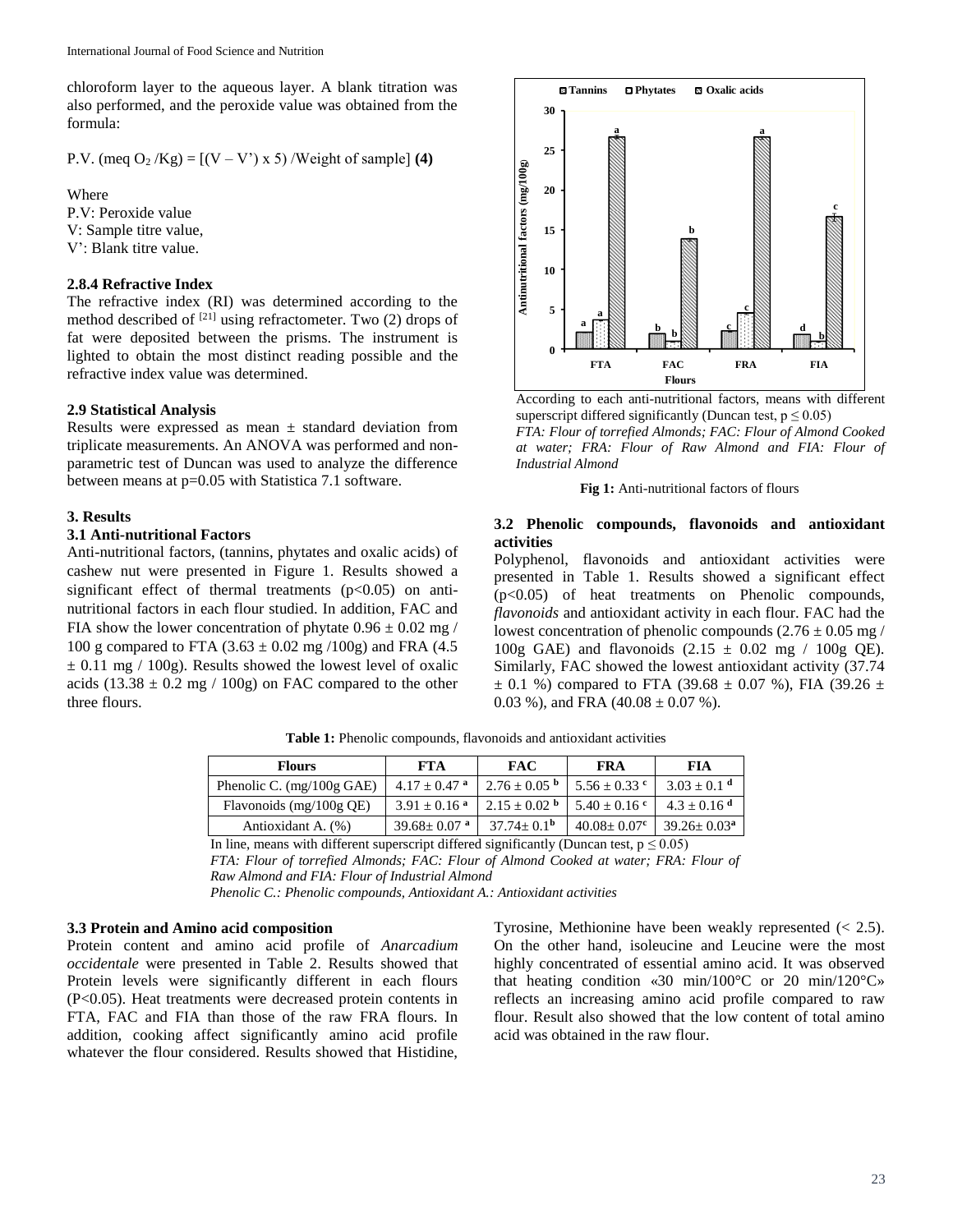| <b>Flours</b>      | <b>FTA</b>                  | <b>FAC</b>               | <b>FRA</b>                   | <b>FIA</b>                    |  |  |
|--------------------|-----------------------------|--------------------------|------------------------------|-------------------------------|--|--|
| Protein $(\% )$    | $20.42 \pm 0.5^{\text{a}}$  | $19.23 \pm 0.2^b$        | $21.85 \pm 0.4^c$            | $17.79 \pm 0.5^{\rm d}$       |  |  |
| Amino acid content |                             |                          |                              |                               |  |  |
| Histidine*         | $1.71 \pm 0.03^{\text{a}}$  | $2.12 \pm 0.06^b$        | $1.92 \pm 0.03$ <sup>c</sup> | $1.71 \pm 0.01^{\text{a}}$    |  |  |
| Arginine*          | $4.97 \pm 0.03^{\text{a}}$  | $4.22 \pm 0.02^b$        | $3.01 \pm 0.03$ <sup>c</sup> | $3.25 \pm 0.01$ <sup>d</sup>  |  |  |
| Threonine*         | $6.89 \pm 0.05^{\text{a}}$  | $7.10 \pm 0.04^b$        | $6.21 \pm 0.05^{\circ}$      | $6.72 \pm 0.01$ <sup>d</sup>  |  |  |
| Tyrosine*          | $1.75 \pm 0.05^{\text{a}}$  | $1.07 \pm 0.01^{\rm b}$  | $1.01 \pm 0.04$ <sup>c</sup> | $0.94 \pm 0.01$ <sup>d</sup>  |  |  |
| Valine*            | $5.21 \pm 0.04^{\text{a}}$  | $4.36 \pm 0.06^b$        | $4.27 \pm 0.02$ <sup>c</sup> | $5.02 \pm 0.01$ <sup>d</sup>  |  |  |
| Methionine*        | $1.09 + 0.05^{\text{a}}$    | $0.79 + 0.01b$           | $0.61 + 0.03^{\circ}$        | $0.69 \pm 0.02$ <sup>d</sup>  |  |  |
| Isoleucine*        | $10.19 \pm 0.05^{\text{a}}$ | $9.44 \pm 0.02^b$        | $8.98 \pm 0.01^{\circ}$      | $10.53 \pm 0.02$ <sup>d</sup> |  |  |
| Leucine $*$        | $11.69 \pm 0.05^{\text{a}}$ | $11.05 \pm 0.05^{\rm b}$ | $9.41 \pm 0.05^{\circ}$      | $8.72 \pm 0.01$ <sup>d</sup>  |  |  |
| Phenylalanine*     | $4.17 \pm 0.01^a$           | $4.08 \pm 0.02^b$        | $3.33 \pm 0.05^{\circ}$      | $3.81 \pm 0.01$ <sup>d</sup>  |  |  |
| Lysine $*$         | $4.25 \pm 0.05^{\text{a}}$  | $4.61 \pm 0.01^{\rm b}$  | $4.04 \pm 0.02$ <sup>c</sup> | $4.43 \pm 0.02$ <sup>d</sup>  |  |  |
| Total amino acids  | $51.92 \pm 0.31^{\circ}$    | $49.16 \pm 0.01^b$       | $42.8 \pm 0.02$ <sup>c</sup> | $46.23 \pm 0.01$ <sup>d</sup> |  |  |

**Table 2**: Protein and Amino acid contents

In line, means with different superscript differed significantly (Duncan test,  $p \le 0.05$ )

**)٭ )**: Essential amino acid

*FTA: Flour of torrefied Almonds; FAC: Flour of Almond Cooked at water; FRA: Flour of Raw Almond and FIA: Flour of Industrial Almond*

#### **3.4 Lipids and Fatty acid composition of cashew nut oil**

Results showed a significant effect  $(p<0.05)$  of heat treatments on lipids content and fatty acid profile of cashew nut (Table 3). Heat treatments were decreased lipids contents in FTA, FAC and FIA than those of the raw FRA flours. The fatty acids treated in this study were saturated fatty acids (SFA). SFA were represented by palmitic acid (C16: 0), stearic acid (C18: 0), arachidic acid (C20: 0). Mono unsaturated fatty acids (MUFA) were represented by oleic acid (C18: 1n9). Polyunsaturated fatty acids (PUFA) were represented by linoleic acid (C18: 2n6) and linolenic acid (C18: 3n3). Results showed that acid palmitic level did not differ in FTA, FAC

and FRA flours. FIA reveals the highest content of acid palmitic (11.7  $\pm$  0.02%). Results also showed that FAC have the higher level of stearic acid (C18: 0), arachidic acid (C20: 0), oleic acid (C18: 1n9) and linolenic acid (C18: 3n3) respectively  $(6.91 \pm 0.02)$ ,  $(0.55 \pm 0.01)$ ,  $(63.57 \pm 0.01)$  and  $(0.4 \pm 0.01)$  than the other flours. On the other hand, FRA shows the highest concentration of linoleic acid (C18:2n6) with (19.15). For the saturated fatty acid (SFA result showed the high content on FIA (18.2  $\pm$  0.01). Moreover unsaturated fatty acids (UFA) were higher from FRA (19.50  $\pm$  0.02) and decreased with heat treatment.

| <b>Flours</b>                 | <b>FTA</b>                    | <b>FAC</b>                   | <b>FRA</b>                    | <b>FIA</b>                    |  |
|-------------------------------|-------------------------------|------------------------------|-------------------------------|-------------------------------|--|
| Lipid $(\%)$                  | 41.15 $\pm$ 0.18 <sup>a</sup> | 40.76 $\pm$ 0.2 <sup>b</sup> | 41.18 $\pm$ 0.16 <sup>a</sup> | 42.45 $\pm$ 0.31 $\degree$    |  |
| Fatty acid content            |                               |                              |                               |                               |  |
| C16:0                         | $8.94 \pm 0.02^{\text{a}}$    | $9 \pm 0.07^{\rm a}$         | $9 \pm 0.02^{\text{a}}$       | $11.7 \pm 0.02^b$             |  |
| C18:0                         | $6.6 \pm 0.02^{\rm a}$        | $6.91 \pm 0.02^b$            | $6.65 \pm 0.00$ <sup>c</sup>  | $06.5 \pm 0.01$ <sup>d</sup>  |  |
| C20:0                         | $0.51 \pm 0.01^{\text{a}}$    | $0.55 \pm 0.01^{\rm b}$      | $0.46 \pm 0.01^{\circ}$       | $0.43 \pm 0.03$ <sup>c</sup>  |  |
| C18:1n9                       | $63.65 \pm 0.01^{\circ}$      | $63.57 \pm 0.01^{\text{a}}$  | $63.4 \pm 0.1^b$              | $61.01 \pm 0.01$ <sup>c</sup> |  |
| C18:2n6                       | $19.12 \pm 0.01^a$            | $18.80 \pm 0.01^{\rm b}$     | $19.15 \pm 0.01^{\circ}$      | $18.80 \pm 0.02^b$            |  |
| C18:3n3                       | $0.31 \pm 0.2^{\rm a}$        | $0.4 \pm 0.01^b$             | $0.35 \pm 0.01$ <sup>c</sup>  | $0.40 \pm 0.02^b$             |  |
| Saturated fatty acid (SFA)    | $15.54 \pm 0.01^{\text{a}}$   | $15.91 \pm 0.01^{\rm b}$     | $15.65 \pm 0.01^{\circ}$      | $18.20 \pm 0.01^b$            |  |
| Unsaturated fatty acids (UFA) | $19.46 \pm 0.04^{\text{a}}$   | $19.20 \pm 0.2^b$            | $19.50 \pm 0.02$ <sup>c</sup> | $19.20 \pm 0.03^b$            |  |

**Table 3:** Lipid and Fatty acid contents (%)

In line, means with different superscript differed significantly (Duncan test,  $p \le 0.05$ )

*FTA: Flour of torrefied Almonds; FAC: Flour of Almond Cooked at water; FRA: Flour of Raw Almond and FIA: Flour of Industrial Almond*

#### **3.5 Oil profile of cashew nut**

The oil profiles of cashew nut were showed in table 4. Cooking had a significant influence on oil parameters. It has been established that FRA (2.91  $\pm$  0.32 %) showed the high degree of oleic acidity compared to FAC  $(1.93 \pm 0.3 \%)$ , FTA  $(1.31 \pm 0.26 \%)$  and FIA  $(0.65 \pm 0.26\%)$ . Similarly, FRA

 $(2.64 \pm 0.02 \%)$  showed the highest acid value. Concerning the peroxide value, FTA (4.93  $\pm$  0.27 meg O<sub>2</sub> / Kg), and FIA  $(6.29 \pm 0.29 \text{ meq O}_2 / \text{Kg})$  were showed the highest values than FAC (3.66  $\pm$  0.14 meq O<sub>2</sub> / Kg) and FRA (3.58  $\pm$  0.14 meg  $O_2$  / Kg). For refractive index, all oils studied have the same value and did not differ significantly.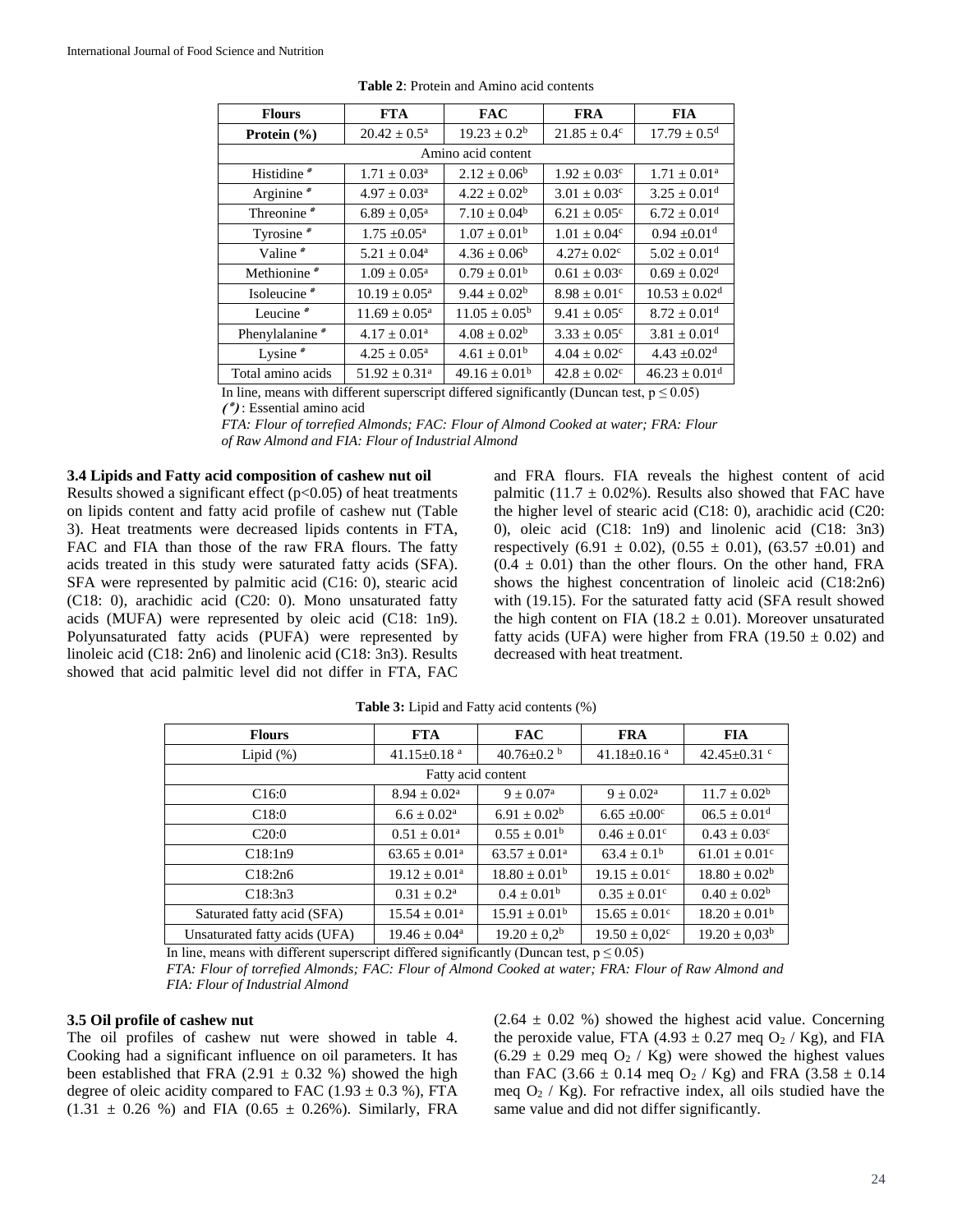| <b>FTA</b>                   | <b>FAC</b>                    | FRA                           | FIA                                              |
|------------------------------|-------------------------------|-------------------------------|--------------------------------------------------|
| $1.31 \pm 0.26$ <sup>a</sup> | $1.93 + 0.3b$                 | $2.91 + 0.32$ c               | $0.65 \pm 0.26$ <sup>d</sup>                     |
| $1.18 \pm 0.02$ <sup>a</sup> | $1.75 \pm 0.06$ b             | $2.64 + 0.02$ c               | $0.59 \pm 0.02$ <sup>d</sup>                     |
| $4.93 + 0.27$ <sup>a</sup>   | $3.66 \pm 0.14^{\rm b}$       | $3.58 + 0.14^b$               | $6.29 \pm 0.29$ <sup>c</sup>                     |
| $1.469 + 0.15$ <sup>a</sup>  | $1.469 \pm 0.37$ <sup>a</sup> | $1.469 \pm 0.15$ <sup>a</sup> | $1.469 \pm 0.2$ <sup>a</sup>                     |
|                              |                               | $\sim$ 1.00 1.00 1.00         | $\sim$ $\sim$ $\sim$ $\sim$ $\sim$ $\sim$ $\sim$ |

**Table 4:** Oil profile of cashew nut

In line, means with different superscript differed significantly (Duncan test,  $p \le 0.05$ )

*FTA: Flour of torrefied Almonds; FAC: Flour of Almond Cooked at water; FRA: Flour of Raw Almond and FIA: Flour of Industrial Almond*

#### **4. Discussion**

The objective of this study was to evaluate the impact of technological treatments on, nutritional value and antinutritional factors of on cashew nut flours. Anti-nutritional factors present in fruit and oilseeds form complexes with proteins, iron and enzymes in the digestive tract and reduced their bioavailability. These fruits and oilseeds could undergo technological treatments before being consumed. The result showed that roasting and boiling-water treatment led to a significant decrease the anti-nutritional factors of FTA, FAC and FIA flours. This decrease of the anti-nutritional compounds could be explained by the strong degradation of cell walls by heat. Indeed, this degradation of the cell walls would lead to release the anti-nutritional factors in cooking water. The results were in accordance with those obtained by [7, 8] which demonstrated the loss of anti-nutritional compounds into cooking water of six vegetables. Moreover, [9] established that the heat-treatment of 150 ºC for 30 minutes was efficient to inactivate anti-nutrients and maintain the quality of protein in soybean. Another authors <sup>[22]</sup> showed that roasting partially eliminated the anti-nutrients with the reduction ranged from 15.6% to 61.2% in all anti-nutrients.

The average level of tannins in the flours studied was approximately 3 mg/100 g and decreased with heat treatment. This result was lower compared to 5 mg/100g reported by  $^{[23]}$ . The decrease of tannins contents in heat flours agree with the earlier investigations in boiled, microwave cooked, autoclaved and roasted plant foodstuff obtained by  $[24, 25, 26]$ . The reduction of tannins contents during heat treatments might be due to the loss of compound at high temperature. Also, this loss may be due to the degradation or interaction with other components of seeds, such as proteins, to form insoluble complexes. The apparent decrease in phytate content during thermal processing may be partly due either to the formation of insoluble complexes between phytate and other components, such as phytate-protein and phytate-protein-mineral complexes. Similarly, the significant reduction of phytate contents by thermal processing (roasting, cooking, autoclaving and microwave) has been observed in other plant foodstuff  $[24, 1]$ 25, 27, 28]. The low level of tannins and phytate in the heat flours could be beneficial for health because they indicate astringency in foods consumed. Indeed, the high content of phytate in the diet could be responsible for the unavailability of certain minerals such as iron, zinc, magnesium and calcium. They could also influence the activity of certain enzymes such as pepsin, trypsin and amylases. Phytate content can also form complexes with proteins and reduces their solubility and digestibility  $[29]$ . In previous study,  $[4]$  revealed the high level of Iron and magnesium on cashew nut flours. So

the reduction of these anti-nutritional factors may be important on the nutritional plan. The result showed significant effect (P<0.05) of heat treatment on oxalic acid. Heat treatments (boiling cooking and roasting) led to decrease oxalic acid content in the cooked flours compared to the raw flour. The decrease in oxalic acid content could be explained by the solubilization of this compound in the cooking water during these treatments. These results were in accordance with those obtained by  $[30]$ . These authors demonstrated the losses of total oxalates ranging from 22.4% to 70.3% after boiling vegetables such as spinach, carrots, beetroot, white bean, red bean and soya. The vegetables contribution of minerals and vitamins to human nutrition was however limited due to the presence of anti-nutritional factors that could render some of the nutrients unavailable for human nutrition. The phenolic compound content was lower than those obtained by  $[31]$  which were 381 mg / 100 g. These low levels of phenolic compounds could be very beneficial because these phenolic compounds can interact with other molecules such as proteins, metals and other polyphenols.

Antioxidant compounds in food play an important role as health protecting factor. Scientific evidence suggests that antioxidants reduce the risk of chronic diseases including cancer and heart disease. FAC showed the lowest antioxidant activity (37.74  $\pm$  0.1%) compared to FTA (39.68  $\pm$  0.07), FIA  $(39.26 \pm 0.03)$  And FRA  $(40.08 \pm 0.07)$ . The loss of antioxidant with heating could be due to the loss of vitamin C, vitamin E, total phenolic and carotenes which could be diffused in the cooking water.

Cooking affect significantly protein and amino acid profile whatever the flour considered. Protein content of the raw flour is higher than those of flours which were undergone heat treatments. This low protein from kernels heat could be partly due by the distribution of these nutrients in cooking water and also by the Maillard reaction. Protein contents obtained in FRA  $(21.85%)$  were similar to those obtained by  $[32]$ . The study of  $^{[33]}$  demonstrated that heat treatment increased (p < 0.05) the solubility of protein for soybean flour. For the amino acid profiles, results showed that Histidine, Tyrosine, Methionine have been weakly represented (< 2.5). On the other hand, isoleucine and Leucine were the most highly concentrated essential amino acid. These low values obtained could be explained by the varieties used and the geographical distribution. It was observed that heating condition «30 min/100°C or 20 min/120°C» reflects an increasing essential amino acid profile such as histidine, arginine, threonine, tyrosine, valine, methionine, isoleucine, leucine, phenylalanine and lysine compared to raw flour. Therefore, FRA (42.8%) revealed the lowest total amino acid content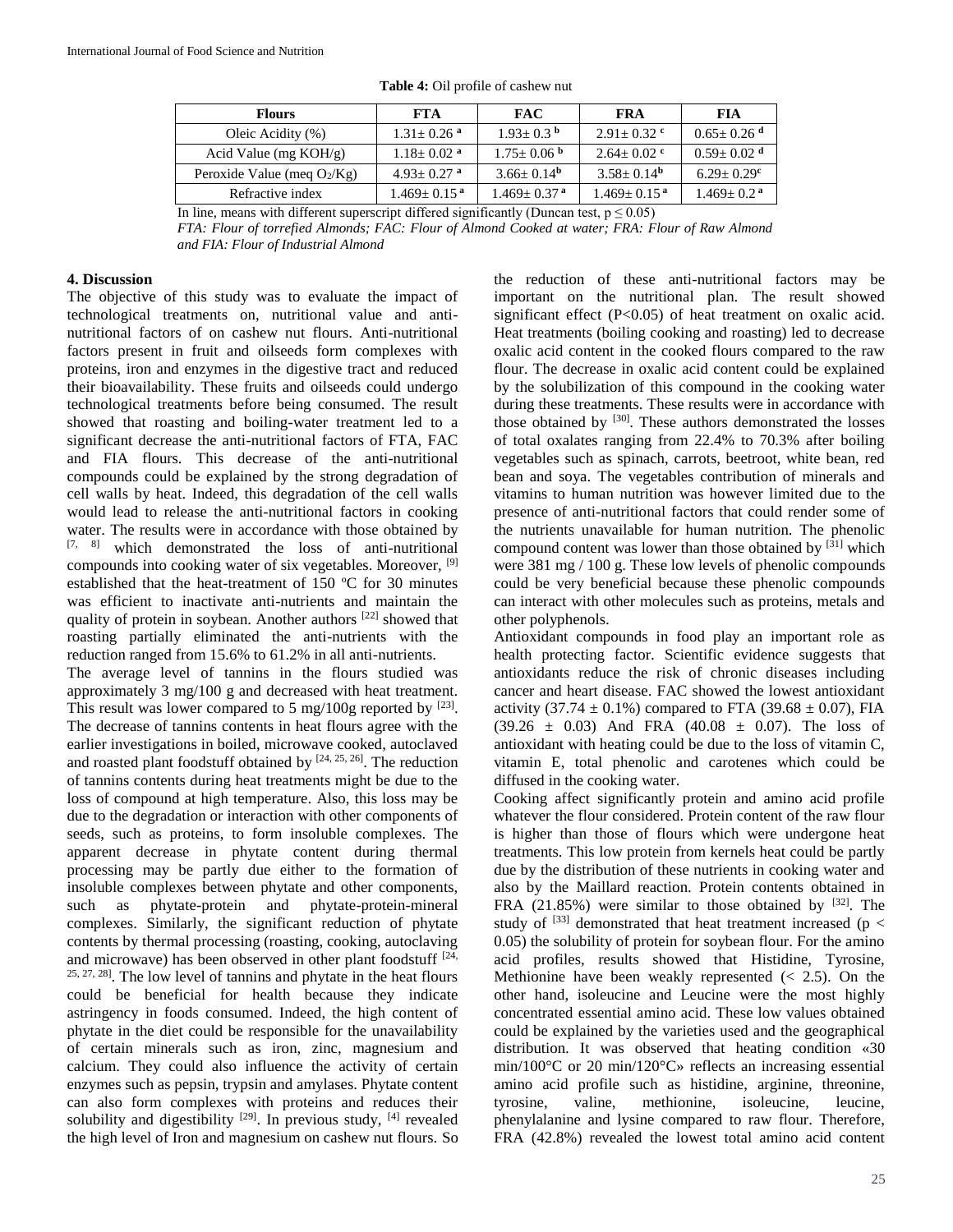compared to the other FTA, FAC and FIA flours. The increase in amino acid after heat could be explained by the solubilization reaction. These results were no accordance with those obtained by  $[34]$  who found that cooking reduced amino acid profil in faba bean. The low level of Histidine, Tyrosine, Methionine observed after heat treatment could be explained by their diffusion into cooking water.

For the fat content, results showed the low content of flour from almond cooked in water compared with the other three flours (FTA, FIA and FRA). This low content can be due to the fact that mainly short chains of fatty acids were extracted during cooking. The Average fat content (41.5%) obtained is similar to those obtained by  $[35]$ . As far as lipid content, result showed that cooking treatments (roasting and water cooking) have an effect of the fatty acid profiles. FIA revealed the high palmitic acid (C16: 0) content than the other flours. This high palmitic acid content in FIA could be explained by the high temperatures applied (180°C to 200°C) in the industry during roasting. Roasting temperature high than 180°C results in an increase of saturated fatty acids content. These results were in accordance with those obtained by [36]. Results also showed that FAC had a higher level of stearic acid (C18: 0), arachidic acid (C20: 0), oleic acid (C18: 1n9) and linolenic acid (C18: 3n3) respectively  $(6.91 \pm 0.02)$ ,  $(0.55 \pm 0.01)$ ,  $(63.57 \pm 0.01)$ and  $(0.4 \pm 0.01)$  than the other flours. These high levels of stearic acid, arachidic acid, oleic acid and linolenic acid could be explained by the triglycerides hydrolysis at high temperature. The low content of linoleic acid in FAC and FIA could be explained by the fact that these acids undergo oxidations during boiling cooking. Indeed, the hydrolysis and the oxidation produced respectively during the water cooking and the roasting could lead to a decrease the PUFA. These idea were in agreement with those of  $[37]$  who reported that unsaturated fatty acids are more sensitive to oxidation than saturated fatty acids with oxidation rates of 1: 10: 100: 200 respectively for C18: 0, C18: 1 n-9, C18: 2 n-6 and C18: 3 n-3. For the saturated fatty acid (SFA), results showed the high content in flours studied. These higher SFA levels in flours studied were significantly lower than those reported by [38] in three cucurbit species with the respective values of 20.97  $\pm$ 0.24, 25.10  $\pm$  0.2 and 30.22  $\pm$  0.5. The difference between these results may be due to the heat technique and also the couple time/temperature using during processing. Unsaturated fatty had higher in FRA compared to cooked flours. The low value of unsaturated fatty in cooked flour can be explained by the couple time/temperature used during processing. In general, this fatty acid has predominated in each flours studied. The cashew oils used in this study give an oleic acid/linoleic acid ratio of 3.35 greater than that of the groundnut 1.48 reported by  $[39]$ . This high ratio could be explained by the fact that cashew oils are more stable than peanut oil. Cashew oil with high oleic/linoleic acid ratios could be preferred by the industry due to their increased shelf life and improved health benefits. Unsaturated fatty are protective oils of cardiovascular diseases. It is known to reduce the level of cholesterol-LDL and increase the cholesterol-HDL. So cashew nut flour could be used as the ideal food for alimentation.

Oil profile of cashew nut from the different flours studied showed the degree of alteration, the quality and the purity of

these various oils. Results showed that the oil profiles varied according to the treatments applied, except the refractive index, which had similar values in all flours. The high values of oleic acidity and acid number in oil could be explained either by the hydrolysis of the ester linkages, glycerids and phospholipids to release fatty acids by the phenomenon of oxidation. The acid index obtained in the study is lower than 5 mg KOH/g which is correspond to the standard of  $[40]$ . The peroxide value is below 10 meq O2 / kg. According to  $[41]$  this value confirms the stability of these oils. Peroxide index value obtained from FTA and FIA were higher than those obtained in FRA and FAC. This high value could be explained by the oxidation reactions produced during roasting treatments. Indeed, the oxidation of lipids could lead to the formation of hydroperoxides, free radicals and very unstable compounds rapidly decomposed into secondary products: aldehydes, alcohols, ketones.

### **5. Conclusion**

This study has showed that heat treatments have affected the nutritional values and anti-nutritional factors of cashew nut flours. The application of heat treatments (boiling water and roasting) revealed a significant decrease of protein content, anti-nutritional factor, antioxidant activity and fatty acid profiles. In addition, the increased in the essential amino acid by heating have been showed. Given the high content of essential amino acid and essential fatty acids of cashew flour, the incorporation of cashew kernel flour into infant feeding in Côte d'Ivoire, specifically in disadvantaged areas, could be help to ensure the food security of children less than 5 years.

### **6. Acknowledgments**

Authors would like to thank Institutional Partner: Council of Cotton and Cashew for their practice assistance preparing experimental and documentation. We would like to thank the nutrition team of the Nangui Abrogoua University for their support.

#### **7. References**

- 1. Smart, Côte d'Ivoire. Besoin Humanitaire final 2012. Pdf consulté le 08-05-2017.
- 2. World Health Organization. Nutrition Landscape Information System (NLIS) country profile indicators: interpretation guide. WHO, Geneva, 2012, 50.
- 3. FAOSTAT. Production de noix de cajou non décortiquée. 2014. www.fao.org/faostat/fr/#data. Accessed in May 2017.
- 4. Adouko OAA, Traoré S, Agbo EA, Brou K. Functional Properties and *in vitro* Digestibility of Cashew Nut Flour. Journal of food and Nutrition Research. 2016; 4(5):282- 288.
- 5. Ogunwolu SO, Henshaw FO, Oguntona BE, Afolabi OO. Nutritional evaluation of cashew (*Anacardium occidentale*) nut protein concentrate and isolate. African journal of Food Science. 2015; 9(1):23-30.
- 6. Abitogun AS, Borokini FB. Physicochemical parameters and fatty acid composition of cashew nut (*Anacardium occidentale*) oil. Journal of research in national development. 2009; 7:1-8.
- 7. Kim Y, Lounds-Singleton AJ, Talcott ST. Antioxidant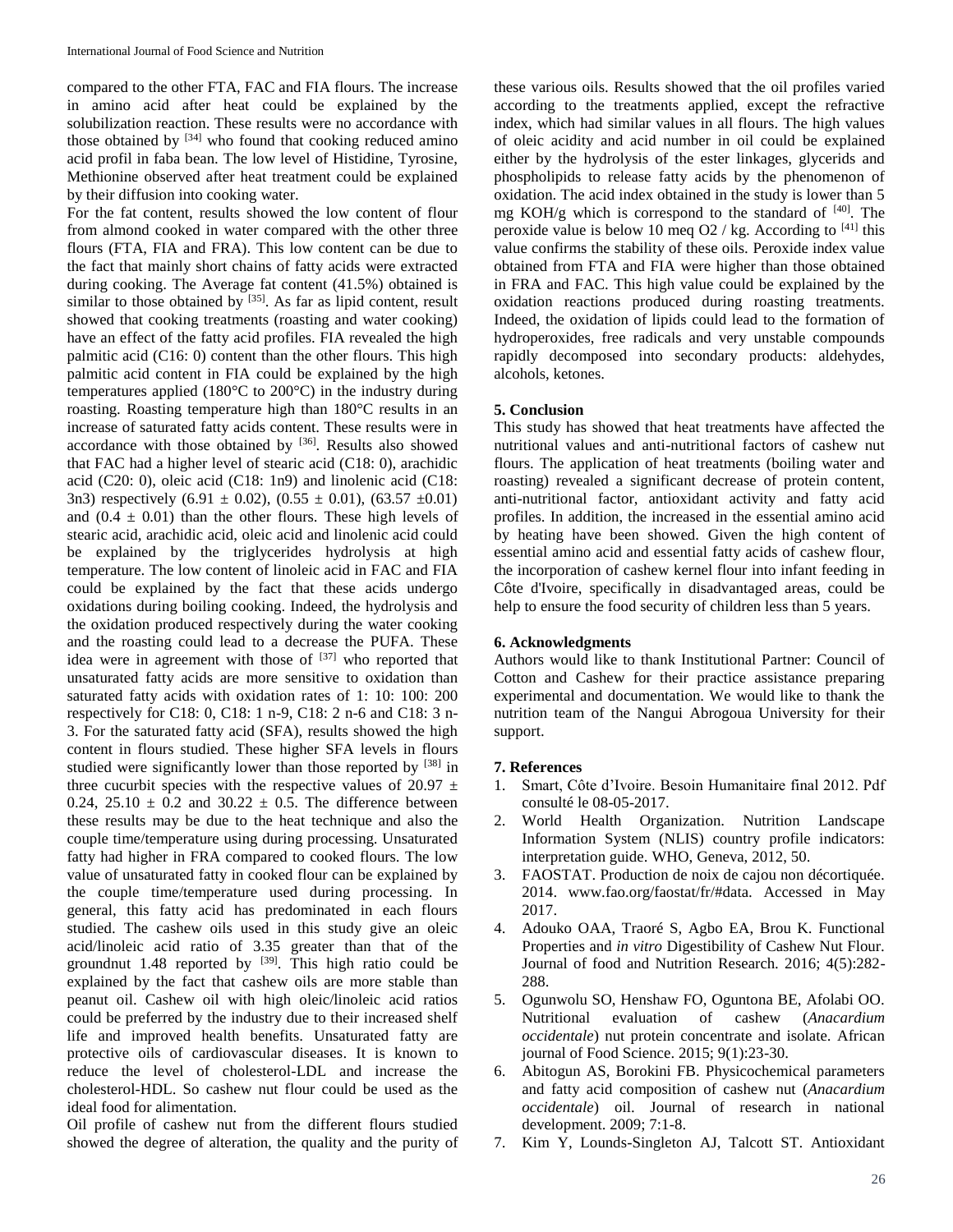phytochemical and quality changes associated with hot water immersion treatment of mangoes (mangiferaindical). Food chemistry. 2009; 3:989-993.

- 8. Barkat M, Kadri F. Impact de deux modes de cuisson sur la teneur en polyphénols solubles de six légumes. Revue de Génie Industriel. 2011; 4:1-5.
- 9. Werneck de Carvalho A, Natal GID, Silva DOC, Dantas SIM, Borros GE, Ribeiro RMS *et al*. Heat-treatment reduces anti-nutritional phytochemicals and maintains protein quality in genetically improved hulled soybean flour. Food Sci. Technol, Campinas. 2013; 33(2):310- 315.
- 10. Bainbridge Z, Tomlins K, Wellings K, Westby A. Methods for assessing quality characteristics of nongrains starch staples (Part 3. Laboratory methods). Chatham, UK: Natural Resources Institute. 1996.
- 11. Mohammed AI, Ponnamperuma AJP, Youssep SH. New chromophore method for phytic acid determination? Cereal Chemistr. 1986; 63(6):475-478.
- 12. AOAC (Association of Official Analytical chemists). Official methods of analysis, 14 th ed. In: Association of Official Chemist, Arlington. 1984.
- 13. Singleton VL, Orthofer R, Lamuela-Raventos RM. Analysis of total phenols and other oxydant substrates and anti-oxydants by means of Folinciocalteu reagent. Methods Enzymology. 1999; 299:152-178.
- 14. Meda A, Lamien CE, Romito M, Millogo J, Nacoulma OG. Determination of the total phenolic, flavonoid and proline contents in Burkina Fasan honey, as well as their radical scavenging activity. Food Chemistry. 2005; 91:571-577.
- 15. Choi CW, Kim SC, Hwang SS, Choi BK, Ahn HJ, Lee MZ *et al*. Antioxydant activity and free radical scavenging capacity between Korean medicinal plant and flavonoids by assay guided comparaison plant Sci. 2002; 163:1161-1168.
- 16. BIPEA. Bureau Inter Professionnel d'Etude Analytique. Recueil des Méthodes d'Analyse des communautés européennes. 1976, 110.
- 17. AOAC. Official Methods of Analysis. Washington D.C. 15th edition. 1995, 375-379.
- 18. Ackman RG. Remarks of on official methods employing boron in preparation of methyl ester of fatty acids of fish oils. Journal of the American Oil Chemists Society. 1998; 75:541-545.
- 19. AFNOR. « Recueil de normes : les huiles essentielles. Tome 2. Monographies relatives aux huiles essentielles ». AFNOR, Paris. 2000, 661-663.
- 20. AOAC (Association of Official Analytical chemists). Official Methods of Analysis 15<sup>th</sup> Ed., AOAC, Arlington, VA, sec. 1990, 935.39C.
- 21. AOAC (Association of Official Analytical chemists). Official Methods of Analysis 17<sup>th</sup> Edition, Association official agric. Chem. Washington D. C. 1970-2000.
- 22. El-Sayed Embaby. Effect of heat treatments on Certain Antinutriments and in vitro Protein Digestibility of Peanut and Sesame Seeds. Food Sci. Technol. Res. 2010; 17(1):31-38.
- 23. Sérémé A, Rasolodimby JM, Guinko S, Nacro M. Concentration en Tanins des Organes de Plantes

Tannifères du Burkina Faso. J. Soc. Ouest-Afr. Chim. 2008; 025:55-61.

- 24. Habiba RA. Changes in anti-nutrients, protein solubility, digestibility, and HCl-extractability of ash and phosphorus in vegetable peas as affected by cooking methods. Food chem. 2002; 77:187-192.
- 25. Fagbemi TN, Oshodi AA, Ipinmoroti KO. Processing effects on some antinutritional factors and *In vitro* multienzyme protein digestibility (IVPD) of three tropical seeds: Breadnut (Artocarpus altilis), Cashewnut (Anacardium occidentale) and Fluted Pumpkin (Telfairia occidentalis) Pakistan J. Nutr. 2005; 4:250-256.
- 26. Nithya KS, Ramachandramurty B, Krishnamoorthy VV. Effect of processing methods on nutritional qualities of hybrid (COHCU-8) and traditional (CO7) pearl millet varieties in India. J. Biol. Sci. 2007; 7:643-647.
- 27. Frontela C, Garcia-Alonso FJ, Ros G, Martinez C. Phytic acid and inositol phosphates in raw flours and infant cereals: The effect of processing. J. Food Compos. Anal. 2008 ; 21:343-350.
- 28. Wang N, Hatcher DW, Gawalko EJ. Effect of variety and processing on nutrients and certain anti-nutrients in field peas (Pisum sativum). Food Chem. 2008; 111:132-138.
- 29. Urbano G, Lopez-jurado M, Aranda P, Vidal-Valverde C, Tenorio E, Porres J. The role of phytic acid in legumes: antinutrient or beneficial function? J. Physio. Biochem*.* 2000; 56(3):283-294.
- 30. Juajun O, Vanhanen L, Sangketkit C, Savage G. Effet of Cooking on the Oxalate content of Selected Thai vegetables. Food and Nutrition Sciences. 2012; 3:1631- 1635.
- 31. Abe LT, Lajolo FM, Genovese MT. Comparison of phenol content and antioxidant capacity of nuts. Ciénc. Technol. Aliment, Campinas. 2010; 30(1):254-259.
- 32. Nandi BK. Cashew nut nutritional aspects. Am. J. clin. Nutr. 1999; 70:504S-511S.
- 33. Werneck de Carvalho A, Martino DSH, Silvia C, Dantas S, Natal GI, Ribeiro RM *et al*. Heat-treated hull flour does not affect iron bioavailability in rats. Archivos latinoamericanos de nutricion. 2011; 61(2):135-142.
- 34. Hefnawy TH. Effect of processing methods on nutritional composition and anti-nutritional factors in lentils (Lens culinaris). Annals of Agricultural Sciences. 2011; 56(2):57-61.
- 35. Erasmus U. Fats that heal, fats that kill: the complete guide to fats, oils, cholesterik and human health, Alive books. 1993.
- 36. Mishra H, Pathan S. Fatty acid composition of raw and roasted kulthiseeds. Advance Journal of Food Science and Technology. 2011; 3:410-412.
- 37. O'keefe SF, Wiley VA, Knauft DA. Comparison of oxidative stability of high and normal oleic peanut oils. Journal of American oil Chemist Society. 1993; 70:489- 492.
- 38. Gbogouri GA, Brou K, Beugre GAM, Gnakri D, Linder M. Assessment of the thermo-oxidation of three Cucurbit seed oils by differntial scanning calorimetry. Innovative Romanian Food Biotechnology. 2013; 12:32-39.
- 39. Branch W, Nakayama DT, Chinnan MS. Fatty acid variation among US runner type peanut cultivars. J. Am.